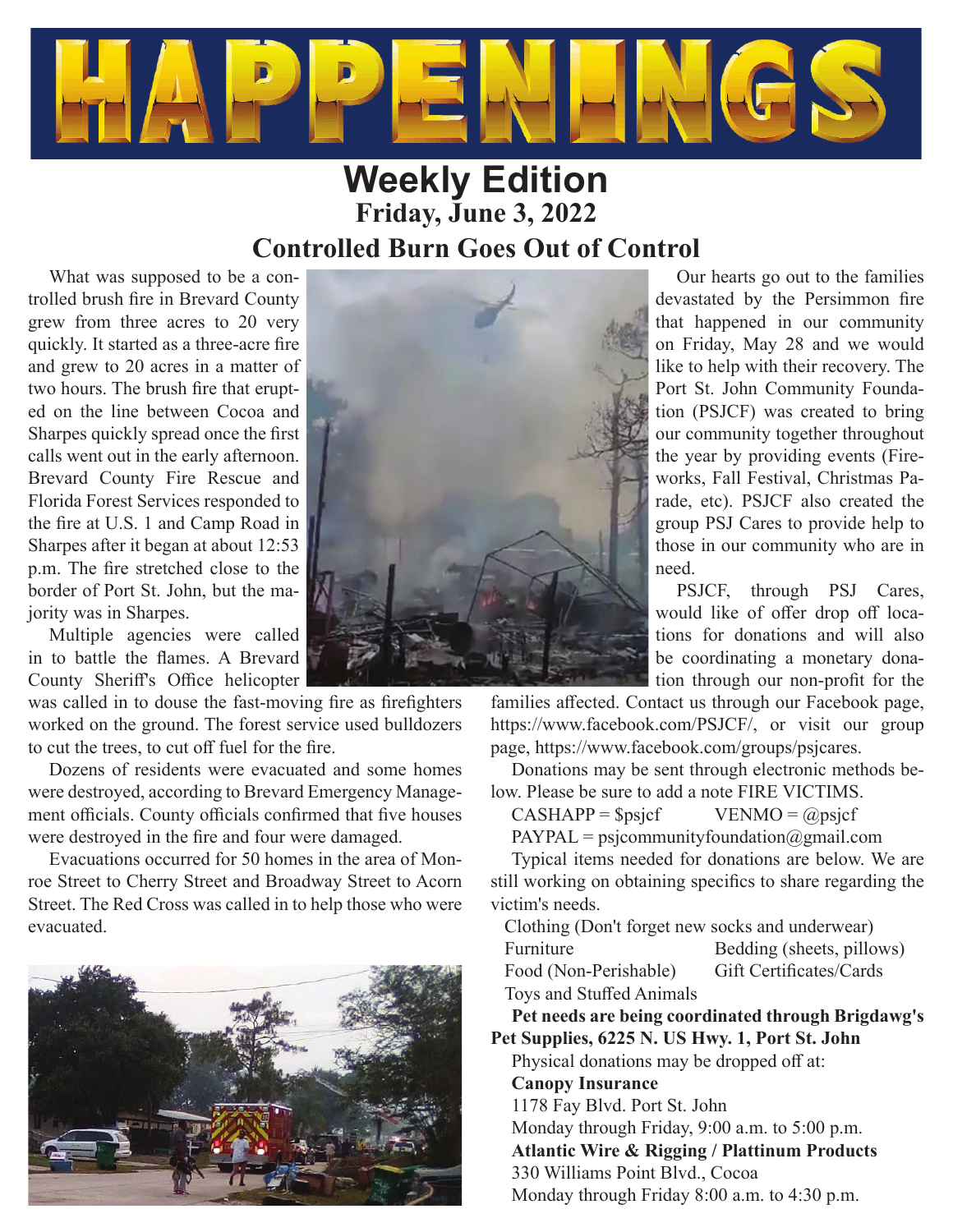## **Father's Day Is Approaching**

William Jackson Smart was a twice-married, twicewidowed Civil War veteran and father of 14 children, one of whom dedicated her life to the creation of Father's Day

in honor of her devoted and selfless dad.

William Jackson Smart, the original inspiration for Father's Day, was born in Arkansas in 1842 and records show that he enlisted as a Union sol-

dier there in 1863. That was odd, because Arkansas was a Confederate state. William, in fact, fought for both sides in the Civil War.

Driving a supply wagon for Confederate troops, William was captured in the Battle of Pea Ridge, a decisive Union victory in Arkansas in 1862. Rather than languish in a prisoner of war camp, he opted to join the northern cause.

The story goes that William's daughter, Sonora Smart Dodd, was attending one of the first official Mother's Day services in 1909 at her church in Spokane, Washington, when she had an epiphany—if mothers deserved a day in honor of their loving service, why not fathers?

When Sonora was 16, her mother Ellen died, leaving William as a single father to Sonora and her five younger brothers. And by Sonora's account, he performed brilliantly. Sonora's mother Ellen, herself a widow, had three children from a previous marriage. On top of that, William had also been married and widowed before he met Sonora's mother. William had five children with his first wife, Elizabeth, who were already grown when William became a widower for the second time.

In 1910, Sonora brought a petition before the Spokane Ministerial Alliance to recognize the courage and devotion of all fathers like William on June 5, her dad's birthday. The local clergy liked the idea of a special Father's Day service, but couldn't pull something together so quickly, so they settled for June 19, the third Sunday in June.

On that first Father's Day in 1910, church sermons across Spokane were dedicated to dear old dad, red and white roses were passed out in honor of living and deceased fathers, the mayor of Spokane and governor of Washington issued proclamations, and Sonora found her calling. She would spend much of the next 60 years pushing for the official recognition of Father's Day as a national holiday.

That first Father's Day celebration in Spokane might have remained a local tradition if not for the perseverance of Sonora Smart Dodd. Following the 1910 Father's Day observance, William Jennings Bryan, one of the most famous politicians of the time, sent Sonora a congratulatory letter, which sparked a rush of national media attention on Sonora and Spokane.

Sonora won the support of her congressmen, who began to lobby for the creation of a national holiday. In 1916, President Woodrow Wilson celebrated Father's Day in Spokane during a visit to Washington. We don't know if William Jackson Smart was there to shake the president's



hand, but it would have been one of his last Father's Days. William died in 1919.

Much more than a Father's Day booster, Sonora Smart Dodd was an accomplished artist, poet, children's book author, funeral home director, and founding member of just about

every civic organization in Spokane. But she never let go of her determination to give fathers like hers the recognition they deserved.

It wasn't until 1972, six years before Sonora's death at the age of 96, that President Richard Nixon finally signed a Congressional resolution declaring the third Sunday in June to be Father's Day.

### Thunder Over the Indian River

The event permit is being processed by the county now. This year's event will include a BBQ contest, food and cold drinks available to purchase, bounce houses, demonstrations and music leading up to the fireworks show at dark (usually about 9:15)!

Volunteers are needed. Please email to happenings1 $@$ att.net if you are willing to help. Vendor space is still available. Email psjcommunityfoundation@gmail.com.

For more information, visit our Facebook site; PSJ Community Foundation (@psjcf); Instagram: psjstrong; or go to www.portstjohncommunityfoundation.com.

## **Sales Tax Holiday Continues**

The two-week sales tax holiday begins this weekend for Floridians preparing for the upcoming hurricane season, which began last week is still going. It ends on Friday, June 10, 2022. The state's annual two-week disaster preparedness tax holiday continues this year with a slew of items exempt from state and county sales taxes, including:

- Flashlights and lanterns worth \$40 or less
- A package of batteries worth \$50 or less
- Coolers worth \$60 or less
- Portable generators worth \$1,000 or less
- Various pet supplies

The Department of Revenue has a full list of items at https://Floridarevenue.com/DisasterPrep/Documents.

If you're thinking about replacing items for your house to be hurricane ready, there's another sales tax break for impact-resistant windows, doors and garage doors that runs from July 1, 2022 — June 30, 2024. For two years, these items will be exempt from sales tax for both commercial and non-commercial use. That's a LOT of saving.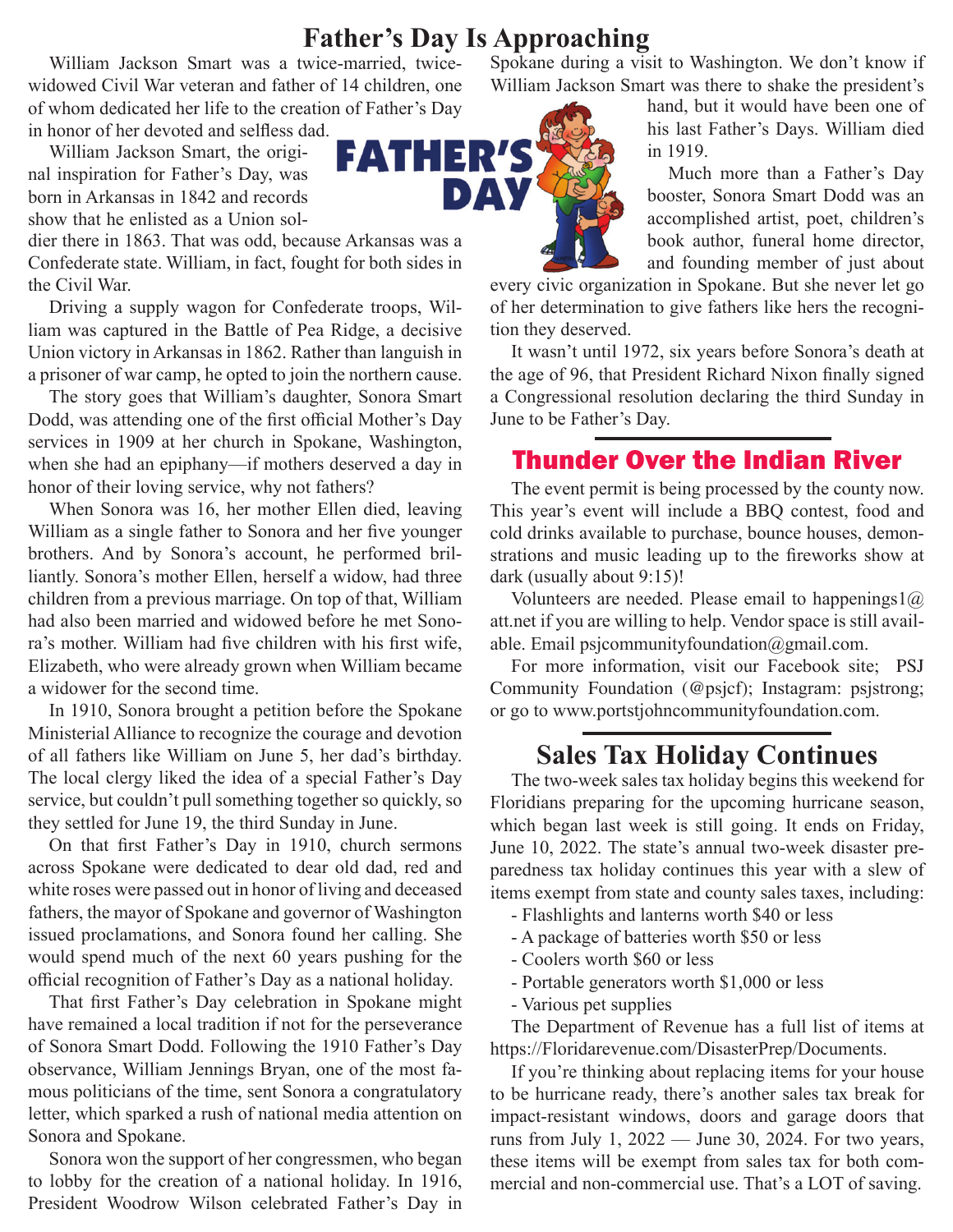## Parrish Healthcare Community Support Groups July Schedule

#### **Stroke and Heart Survivors Support Group**

If you've experienced a diagnosis or event, or are caring for someone living with heart disease or stroke, our community is here to support you.

• When: Tuesday, June 21, 2-4 p.m.

• Where: Heritage Hall, 931 N. Washington Ave., Titusville

• Facilitated by Janet Rooks, MA, CDP

• For additional information, please contact Janet Rooks at 321-268-6800.

• To register, visit www.parrishhealthcare.com/eventscalendar/event-signup/?Event=27934.

#### **Caring for Caregivers Support Group**

Care giving is a rewarding, yet demanding labor of love. Join us to learn how to care for yourself while you care for your loved one.

• When: Thursdays, June 9 and 23, 9:30-11:30 a.m.

• Where: Heritage Hall, 931 N. Washington Ave., Titusville

• Facilitated by Janet Rooks, MA, CDP

• For additional information, please contact Janet Rooks at 321-268-6800.

• To register, visit https://www.parrishhealthcare.com/ events-calendar/event-signup/?Event=28098.

#### **Fearless Café**

A collaboration with St. Francis Reflections Life Stages Care, this group shares a casual discussion about advanced directives, power of attorney, wills, living wills and all of the often, scary conversations about death and dying.

• When: Wednesday, June 1, 10-11 a.m.

• Where: Heritage Hall, 931 N. Washington Ave., Titusville

• Facilitated by Janet Rooks, MA, CDP

• For additional information, please contact Janet Rooks at 321-268-6800.

• To register,visit https://www.parrishhealthcare.com/ events-calendar/event-signup/?Event=17144.

#### **Cancer and Survivor Support Group**

This group is for cancer patients, cancer survivors and anyone touched by the disease. Enjoy refreshments and talk with others sharing similar situations and experiences.

• When: Wednesday, June 15, 4-5:30 p.m.

•W here: Heritage Hall, 931 N. Washington Ave., Titusville

• Facilitated by Shannon Luker, RN, BSN, OCN, CBCN

• For additional information, please contact Shannon Luker at 321-268-6111, ext. 3544.

• To register, visit https://www.parrishhealthcare.com/ events-calendar/event-signup/?Event=28099.

#### **Moms Support Group**

Free support group for mothers with babies ages birth to

six months. During this class, moms will be able to discuss topics such as infant feeding, sleeping, milestones, car seats, play, development, post-partum care, birth control, post-partum depression, dietary needs and much more. Space is limited.

• When: Mondays, June 6, 13, 20 and 27, 10-11 a.m.

• Where: The Children's Center, 5650 S. Washington Ave., Titusville

• Facilitated by Teri Newman, MSN, RNC-MNN, IB-CLC

• For additional information and to register, contact Teri Newman atteri.newman@parrishmed.com.

#### **A.W.A.K.E Sleep Support**

This group is dedicated to exchanging information and increasing awareness of sleep, sleeping disorders, and related health concerns. Everyone with an interest in sleep and health is encouraged to attend.

• When: Wednesday, June 29. 6-7:30 p.m.

• Where: Heritage Hall, 931 N Washington Ave., Titusville

• Facilitated by Michele Roberge, RT(R), RPSGT

• For additional information, please contact Michele Roberge at 321-268-6408.

• To register, visit https://www.parrishhealthcare.com/ events-calendar/event-signup/?Event=27267.

### **City of Cocoa Changing Water Treatment**

Everyone who is using city water will get the notice in your bill, so I'll skip being redundant. One thing that wasn't in the notice: How long is the free cholorine transition? I found this on their website, and while there wasn'a direct answer, I think we can all add 2+2+6 and realize it's 10 weeks. Here's the paragraph:

During the first two weeks and last two weeks of this period, as the water in the distribution system transitions from chloramine disinfectant to free chlorine and then back to chloramines, customers who use kidney dialysis machines should be aware that their water may contain chlorine, ammonia, and/or a mixture of the two. **During the middle six weeks**, the water should contain free chlorine only.

So there is the answer. If you have fish or invertebrate aquariums and holding tanks for fish and/or shellfish, or if you use home dialysis equipment, you may need to take action to maintain appropriate water quality during this period. The temporary change in treatment may have adverse effects on dialysis machines and may be harmful to fish and aquatic mammals if not properly addressed.

Visit www.CocoaFL.org for more information.